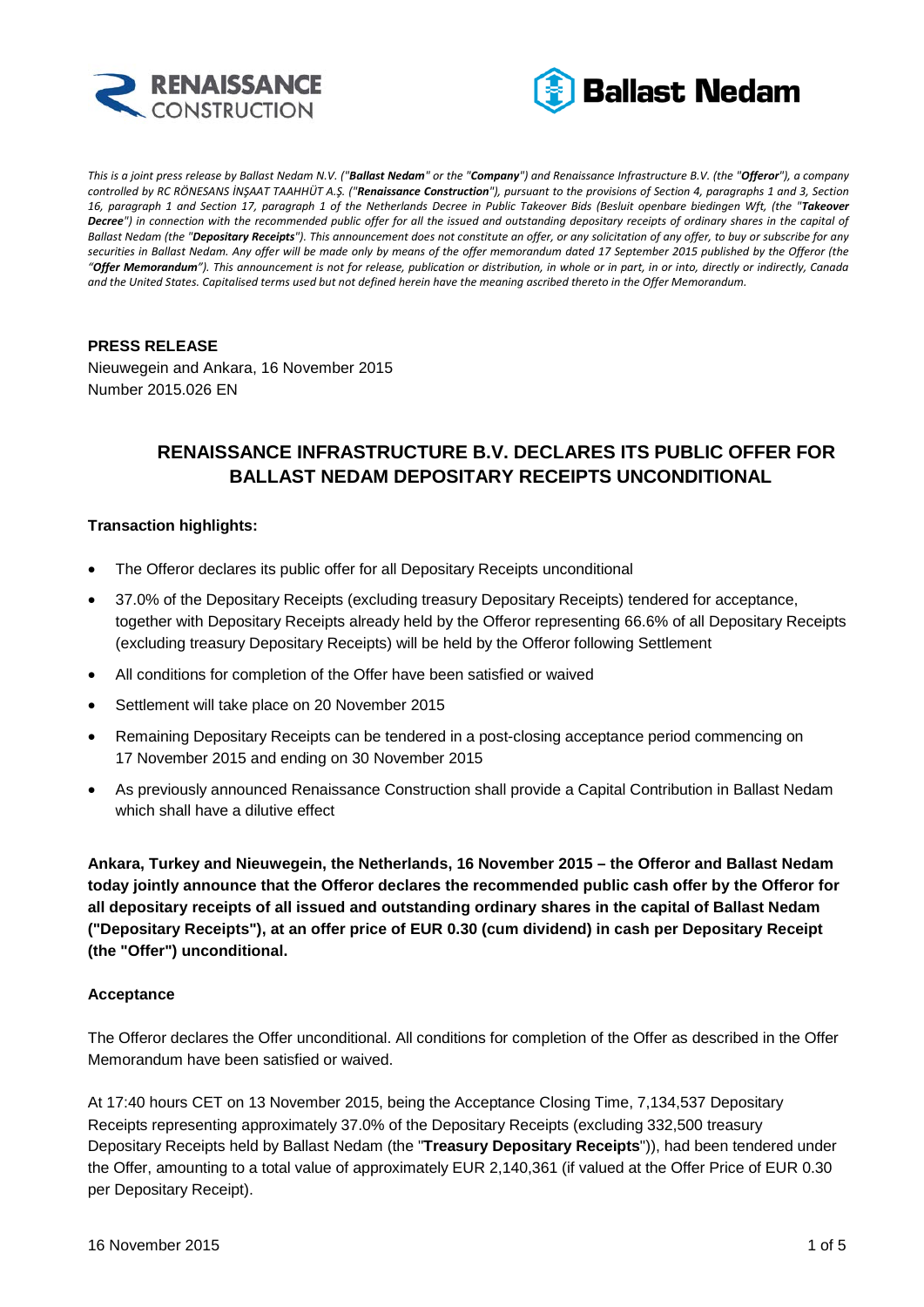



5,703,575 Depositary Receipts were to date acquired by the Offeror outside the Offer, representing approximately 29.6% of all outstanding Depositary Receipts (excluding the Treasury Depositary Receipts).

Consequently, upon Settlement of the Offer the Offeror will hold 12,838,112 Depositary Receipts, representing approximately 66.6% of the Depositary Receipts (excluding the Treasury Depositary Receipts) and an aggregate value of approximately EUR 3,851,434 (if valued at the Offer Price of EUR 0.30 per Depositary Receipt).

#### **Settlement**

With reference to the Offer Memorandum, Depositary Receipt Holders who accepted the Offer shall receive an amount in cash of EUR 0.30 per Depositary Receipt (cum dividend) (the "**Offer Price**") for each Depositary Receipt validly tendered (or defectively tendered provided that such defect has been waived by the Offeror) and delivered (*geleverd*) under the terms and conditions and subject to the restrictions of the Offer.

Payment of the Offer Price shall occur on 20 November 2015 (the "**Settlement Date**").

#### **Board Appointments**

As per 20 November 2015, the appointments of Mrs Ipek Ilicak Kayaalp, Mr Huseyin Avni Akvardar and Mr Emre Baki and the resignations of Mr Tjalling Tiemstra and Mr Jan Bout as members of the Supervisory Board will become effective. Mr Leo van Doorne and Mrs Charlotte Insinger will stay on as members of the Supervisory Board. As also set out in the Offer Memorandum, Mr Cenk Düzyol will become a member of the Board of Management, as of the Settlement Date.

# **Post-Closing Acceptance Period**

With a view to obtaining 100% of the Depositary Receipts, the Offeror grants those Depositary Receipt Holders who have not tendered their Depositary Receipts under the Offer the opportunity to tender their Depositary Receipts in a post-closing acceptance period (*na-aanmeldingstermijn*) commencing at 09:00 hours on 17 November 2015 and expiring at 17:40 hours on 30 November 2015 (the "**Post-Closing Acceptance Period**"). Depositary Receipt Holders can tender their Depositary Receipts during the Post-Closing Acceptance Period in the same manner and subject to the same terms, conditions and restrictions as described in the Offer Memorandum.

Depositary Receipt Holders who tender their Depositary Receipts during the Post-Closing Acceptance Period shall not have the right to withdraw such tendered Depositary Receipts.

Depositary Receipts validly tendered (or defectively tendered provided that such defect has been waived by the Offeror) during the Post-Closing Acceptance Period will immediately be accepted. The Offeror shall arrange for payment for the Depositary Receipts that are validly tendered (or defectively tendered provided that such defect has been waived by the Offeror) and delivered (*geleverd*) during the Post-Closing Acceptance Period within three Business Days after the end of the Post Closing Acceptance Period.

#### **Capital Contribution**

A particular risk to which Depositary Receipt Holders who do not tender their Depositary Receipts will be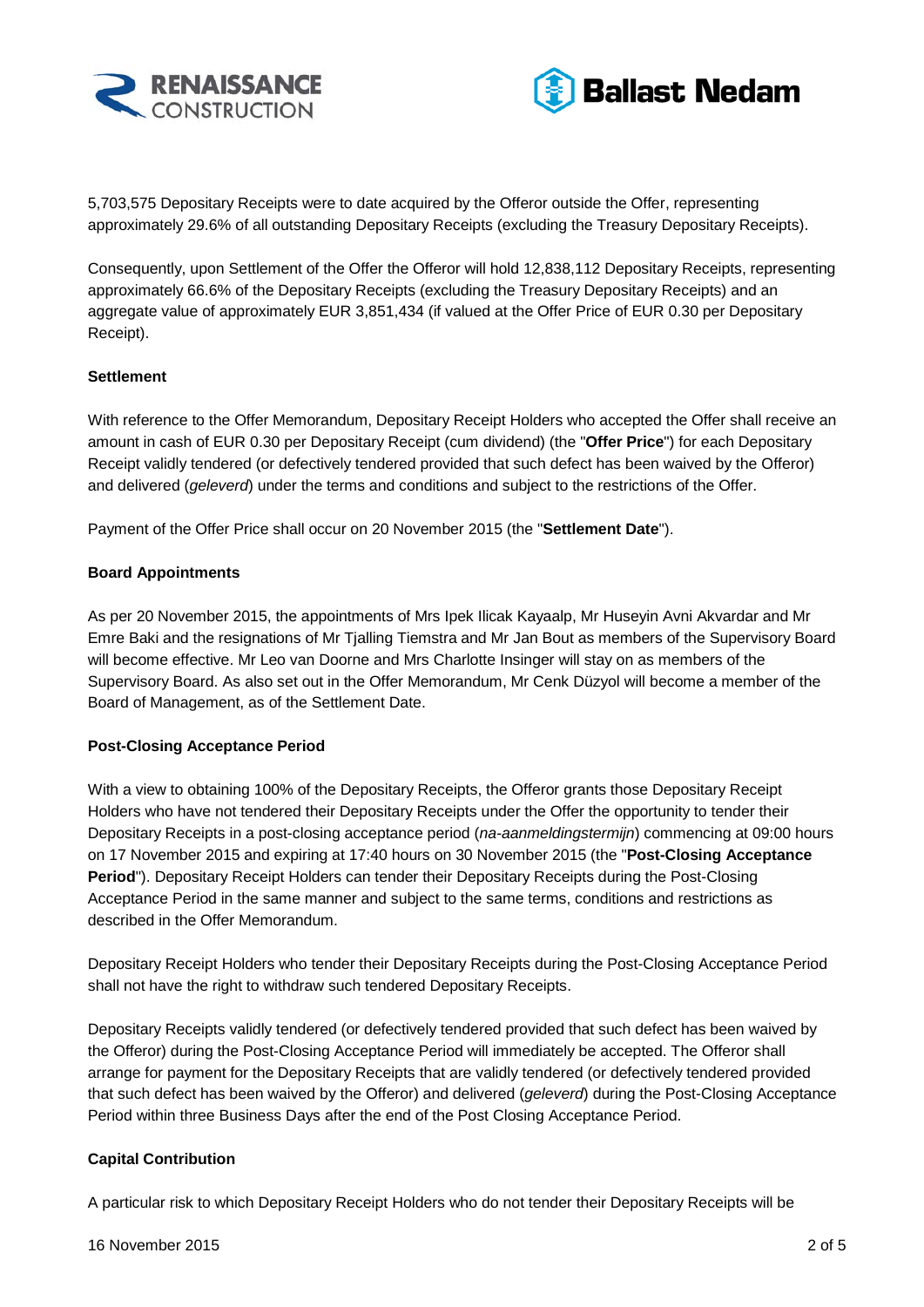



subject to is the significant dilution of their interest in Ballast Nedam pursuant to the Capital Contribution (EUR 47.6 million) as described in Section 3.17.1 (*Capital and Financing Aspects*) of the Offer Memorandum.

If after the settlement of the Depositary Receipts tendered in the Post-Closing Acceptance Period, less than 95% of the issued share capital of Ballast Nedam is held by the Offeror, or a percentage of Depositary Receipts equal thereto, the Capital Contribution will consist of the Rights Issue (EUR 20 million) and subsequent Private Placement (EUR 27.6 million). In the Rights Issue (i) all Depositary Receipt Holders, subject to applicable securities laws restrictions, shall be granted the opportunity to participate, (ii) the Offeror shall participate in the Rights Issue through the exercise of all rights granted to it, and (iii) the Offeror shall subscribe and pay for any new Depositary Receipts not subscribed for by other Depositary Receipt Holders.The Private Placement shall follow directly after the Rights Issue at a discount of 30% to the theoretical ex-rights price of the Rights Issue.

If after the settlement of the Depositary Receipts tendered in the Post-Closing Acceptance Period, 95% or more of the issued share capital of Ballast Nedam is held by the Offeror, or a percentage of Depositary Receipts equal thereto, the Offeror may decide at its own discretion in which form the Capital Contribution will be provided.

#### **Further implications of the Offer being declared unconditional**

Depositary Receipt Holders who do not intend to tender their Depositary Receipts under the Offer should carefully review Section 3.15 (*Post-Closing Restructuring*), Section 3.16 (*Post-Closing Restructuring Measures*), and Section 3.17 (*Consequences of the Offer*) of the Offer Memorandum, which describe certain risks they will be subject to if they elect not to accept the Offer and certain measures the Offeror may take to achieve its goal of obtaining 100% of the Depositary Receipts.

These risks are in addition to the risks associated with holding securities issued by the Company generally, such as the exposure to risks related to the business of the Company and its subsidiaries, the markets in which the Company and its subsidiaries operate, as well as economic trends affecting such markets generally as such business, markets or trends may change from time to time.

The Offeror seeks to acquire 100% of the Depositary Receipts and/or the business and operations of the Company, through the Offer and other subsequent restructuring steps, including but not limited to a legal squeeze-out procedure (*uitkoopprocedure*) (if necessary). These steps are likely to have significant consequences for Depositary Receipt Holders who do not tender their Depositary Receipts under the Offer, including the possibility of a substantial delay in the receipt by them of their proceeds. The decision whether to implement any of these measures will only be made after the Post-Closing Acceptance Period.

# **Additional information**

The Offeror is making the Offer on the terms and subject to the conditions and restrictions contained in the Offer Memorandum. In addition, Ballast Nedam has made available its position statement regarding the Offer, containing the information required by section 18, paragraph 2 and Annex G of the Decree in connection with the Offer (the "**Position Statement**"). Digital copies of the Offer Memorandum are available on the website of Ballast Nedam ( [www.ballast-nedam.com\)](http://www.ballast-nedam.com/) and on the website of the Offeror [\(www.ronesans.com\)](http://www.ronesans.com/). Copies of the Offer Memorandum are also available free of charge at the offices of Ballast Nedam and the Settlement Agent at the addresses mentioned below. Digital copies of the Position Statement are available at the website of Ballast Nedam [\(www.ballast-nedam.com\)](http://www.ballast-nedam.com/).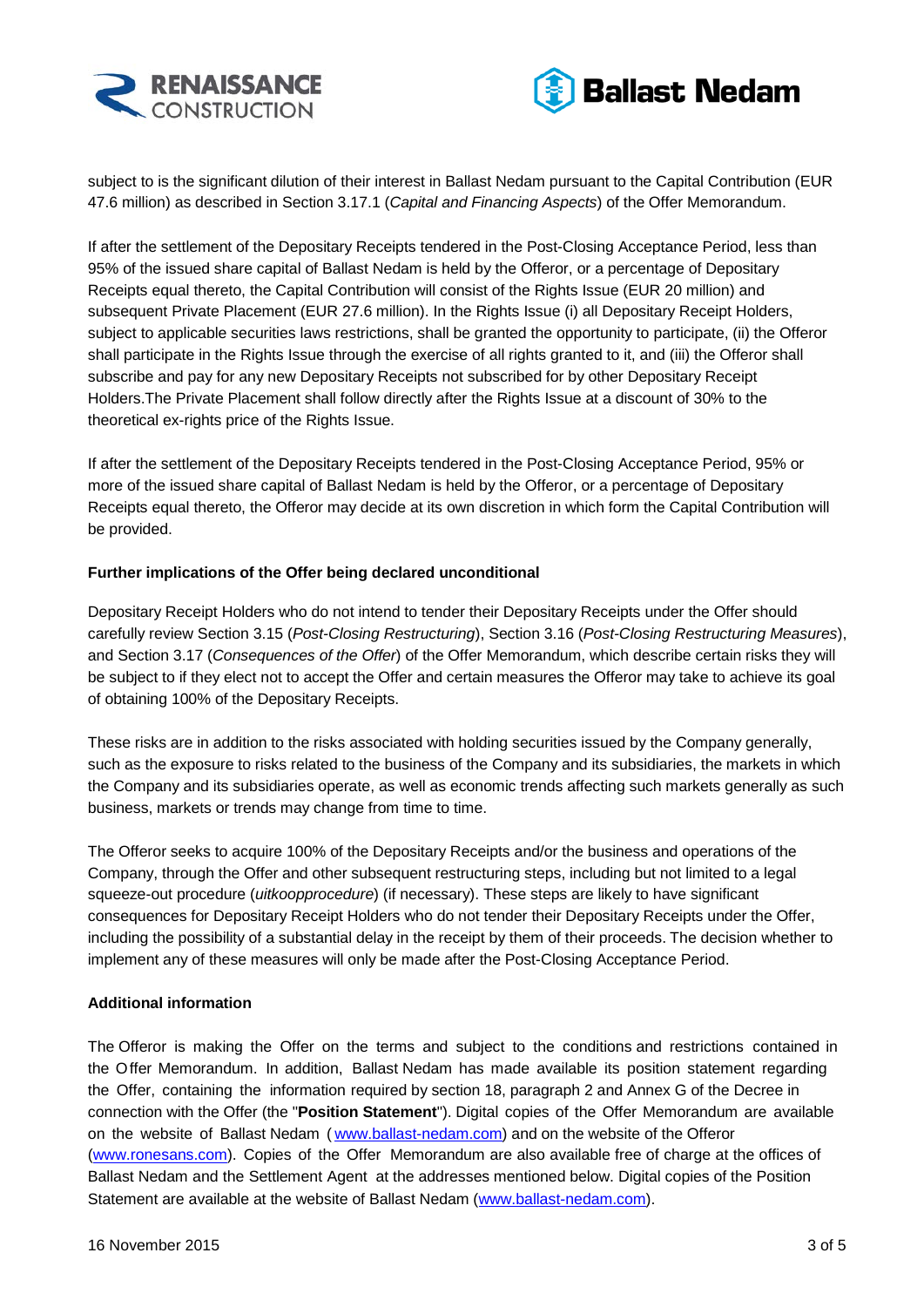



#### **Contact details**

**Ballast Nedam** Ballast Nedam N.V. Ringwade 71 3439 LM Nieuwegein The Netherlands

# **The Offeror**

Renaissance Infrastructure B.V. Claudius Prinsenlaan 144 4818 CP Breda The Netherlands

# **The Settlement Agent**

ABN AMRO Bank N.V. Corporate Broking (HQ7050) Gustav Mahlerlaan 10 P.O. Box 283 1000 EA Amsterdam The Netherlands

# **Ballast Nedam**

Adrie van Kessel [a.van.kessel@ballast-nedam.nl](mailto:a.van.kessel@ballast-nedam.nl) +31 (0)30 285 41 61 / +31 (0)6 22 45 71 85

# **Renaissance Construction**

Mr. Ozgur Canbas bnquestions@ronesans.com or bnbilgi@ronesans.com + 90 216 430 6464

# **About Ballast Nedam**

Ballast Nedam targets its strategic focus at successfully acquiring and carrying out integrated projects in the working areas of housing and mobility in the Netherlands and internationally. Ballast Nedam also works on projects where it can make a difference for the client with its expert knowledge and skills. Ballast Nedam applies a differentiated market approach for its three divisions.

With further industrialization of the building process through the use of innovative modular concepts and standardization Ballast Nedam creates enduring quality at the lowest possible life cycle costs for its clients and society. The Ballast Nedam Depositary Receipt is included in the Amsterdam Small Cap Index (AScX) of Euronext. [\(www.ballast-nedam.nl\)](http://www.ballast-nedam.nl/)

# **About Renaissance Construction**

Renaissance Construction is a leading international contractor operating in general building, heavy industries